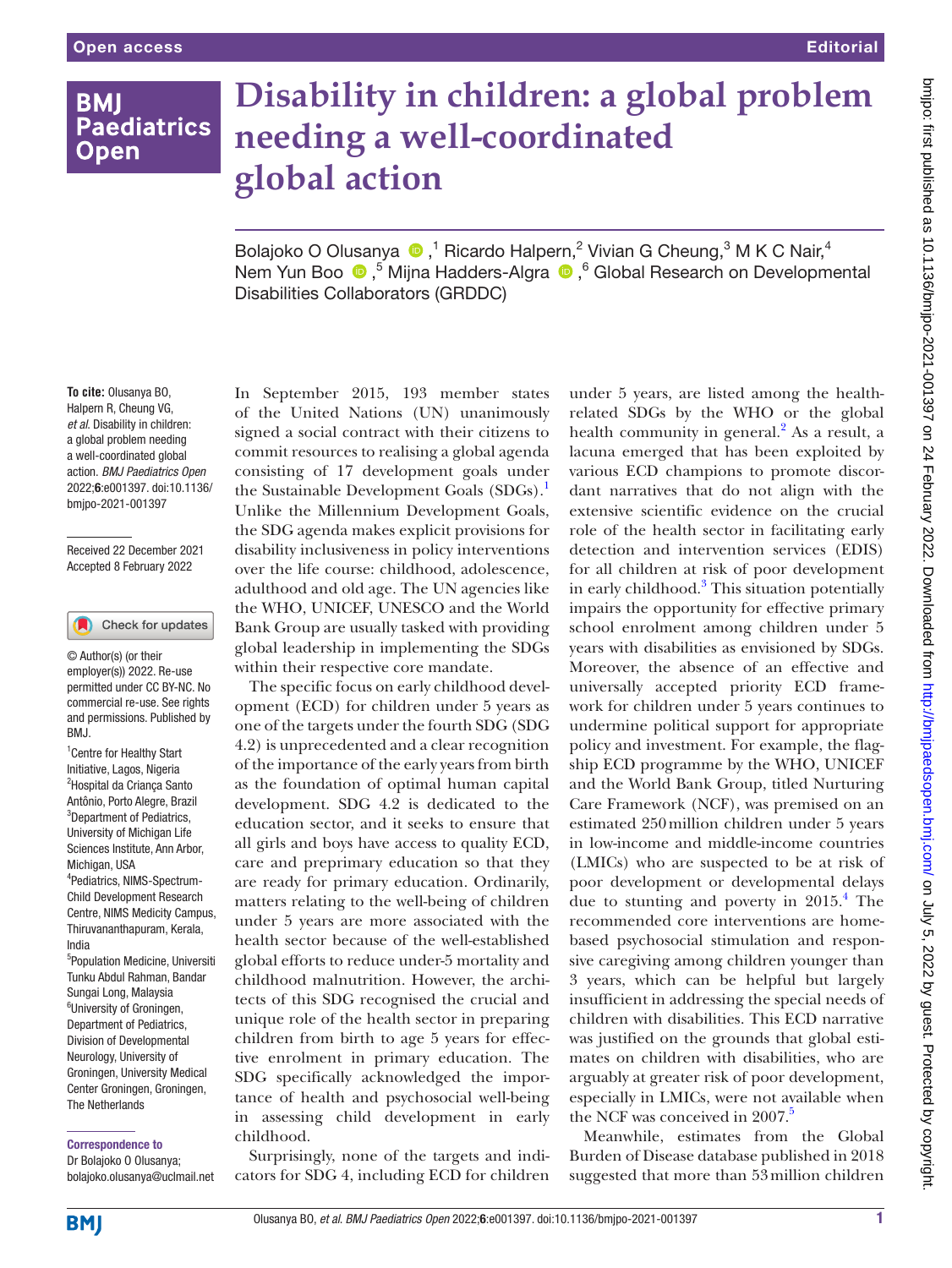under 5 years were at risk of poor development due to developmental disabilities.<sup>6</sup> In addition, the prior and widely cited estimate of 93million children under 15 years with moderate-to-severe disabilities first reported in 2014 was updated in 2020 to at least 291million children under 20 years and includes mild-to-severe disabilities.<sup>7</sup> In November 2021, UNICEF published a special report for the first time in which almost 240million children aged 2–17 years are estimated to be disabled based on parentreported functional deficits.<sup>8</sup> The landmark report found that, compared with children without disabilities, children with disabilities are 34% more likely to be stunted, 25% more likely to be wasted, 24% less likely to receive early stimulation and responsive care, 25% less likely to attend early childhood education, 42% less likely to have foundational reading and numeracy skills, 49% more likely to have never attended school and 47% more likely to be out of primary school. In addition, a comparison of global estimates of under-5 mortality and under-5 disability suggests that globally, newborns are 10 times more likely to be disabled than to die before their fifth birthday.<sup>9</sup>

Taken together, available evidence from different sources, including the latest UNICEF report, clearly suggests the need for a complete overhaul of the NCF to reflect the required priority for ECD as envisaged under the SDGs. A major challenge is that global governance for child health and well-being is fragmented and disjointed.<sup>10</sup> The UN agencies often give the appearance of collaboration in their publications and reports, but in reality, the agencies tend to promote independent priorities that may inadvertently undermine the realisation of the commitments of UN member states to their citizens.<sup>[11 12](#page-2-0)</sup> Mechanisms for accountability to the public are not clearly defined. Jurisdictional disputes and rilvalry among units and professionals within and across these agencies are also not unusual, especially where roles and functions overlap.<sup>3</sup> These have contributed to the absence of an effective global governance for ECD policies and programmes. The evidence-based priorities for ECD are rarely embraced and matched with the core competences of the agencies. For example, whereas UNICEF is officially designated as the sole custodian agency for monitoring SDG 4.2.1 for ECD, the organisation would require a closer collaboration with the WHO, the World Bank Group and UNESCO in conceptualising - evidence-driven priority agenda. The WHO has a stronger leverage in the health sector among UN member states than any other agencies and is more resourced to guide and deliver health-related EDIS from birth to age 5 years. Without such an understanding and collaboration at the global level, the likelihood is that local officials in various government ministries will simply focus on sectoral programmes foisted on them by individual agencies without any consideration or sense of ownership for the outcomes among the target beneficiaries.

LMICs have a lot to benefit from time-tested approaches for children with disabilities in high-income

countries (HICs) where health sector-led ECD initiatives have proven to be a vital component of effective inclusive education policy. Countries without effective EDIS rooted in the health sector are likely to have poor enrolment, participation and retention of children with disabilities. These services are routinely offered in HICs but are yet to be considered a priority, in some contextually relevant form, in LMICs where the burden of disabilities in children under 5 years is substantial. The different approaches to ECD between HICs and LMICs only exacerbate the huge health, educational and social inequalities between the two regions and violate the spirit and letter of the SDGs that seek the well-being of all popu-lations regardless of race, location and disability status.<sup>[1](#page-2-2)</sup> It is important to emphasise that the scope of services required by children with disabilities in early childhood is multisectoral and extends beyond the health sector. However, the health sector provides the most reliable gateway to delivering and accessing the requisite services.

The case for investing in children under 5 years with disabilities to ensure meaningful progress by 2030 has been extensively discussed elsewhere.<sup>9</sup> Without effective partnership among the UN agencies and other key players in ECD, it is doubtful that the SDG vision for children under 5 years will be realised. The disabled persons organisations (DPOs) also need to be fully equipped and engaged to challenge and support these agencies. So far, this group of children is hardly included by the DPOs in their activities at the global and country levels. The synergistic benefits of this partnership for children with disabilities in LMICs are invaluable. For example, school readiness for inclusive education if appropriately conceptualised can serve as a key performance indicator for EDIS.[13](#page-2-4) This would require that EDIS policy and programmes are geared towards addressing the poor statistics on school enrolment and drop-out rates in mainstream education among children with disabilities. This, in turn, would entail concerted efforts to address the well-documented social, cultural and economic barriers for effective EDIS, especially in LMICs.<sup>[8 14 15](#page-2-5)</sup> Thus, UNESCO, as the lead agency for education globally, can provide the requisite long-term strategic vision for WHO–UNICEF-led ECD initiatives from birth to age 5 years as exemplified in some  $HICs<sup>16</sup>$  $HICs<sup>16</sup>$  $HICs<sup>16</sup>$  Similarly, global investment in promoting inclusive education without complementary investment in EDIS for school readiness from birth is unlikely to yield optimal enrolment of children with disabilities. The health systems in LMICs will need to be adapted and strengthened to be functional and disability-friendly as it is currently the case in highincome countries. These recommendations are necessary and achievable to ensure an equitable ECD priority for children with disabilities and their families by 2030, especially in LMICs .

Collaborators Bolajoko O Olusanya, Ricardo Halpern, MKC Nair, Nem Yun Boo, Vivian G Cheung and Mijna Hadders-Algra, on behalf of the Global Research on Developmental Disabilities Collaborators (GRDDC).